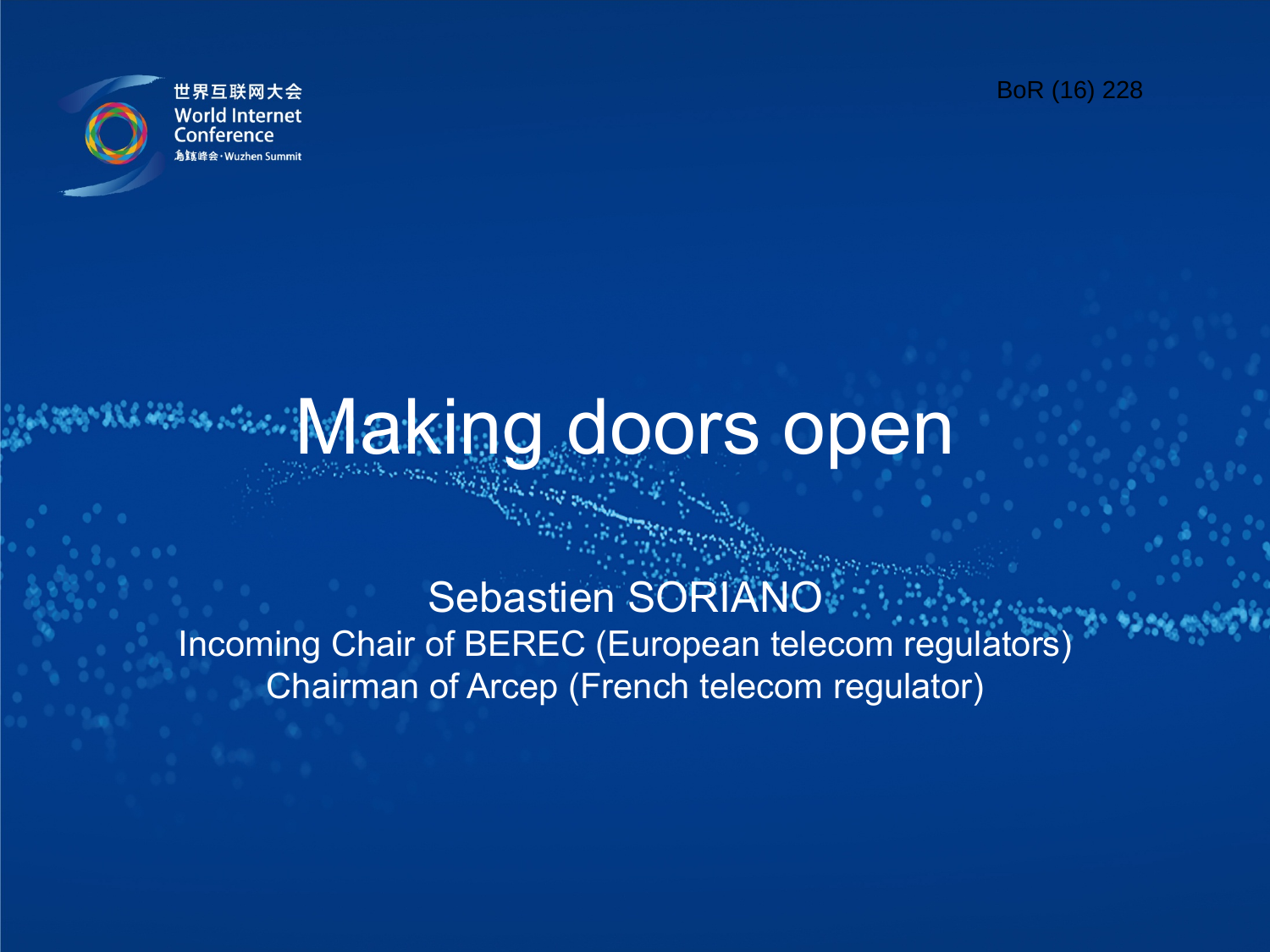

# A regulation designed to preserve an "open environment"

Over the past decades the Internet has developed as an open platform for innovation

The Internet must be considered as a common good and protected to remain an "open environment"

### Why is an "open environment" so important?

- To empower end-users
- To empower new entrants
- To empower innovation

#### Three steps towards an "open environment" in Europe

- Making Net neutrality a reality so that ISPs cannot pick winners or losers on the Internet
- Preventing the appearance of new bottlenecks at other levels of the digital value chain
- Supporting the emergence of innovative networks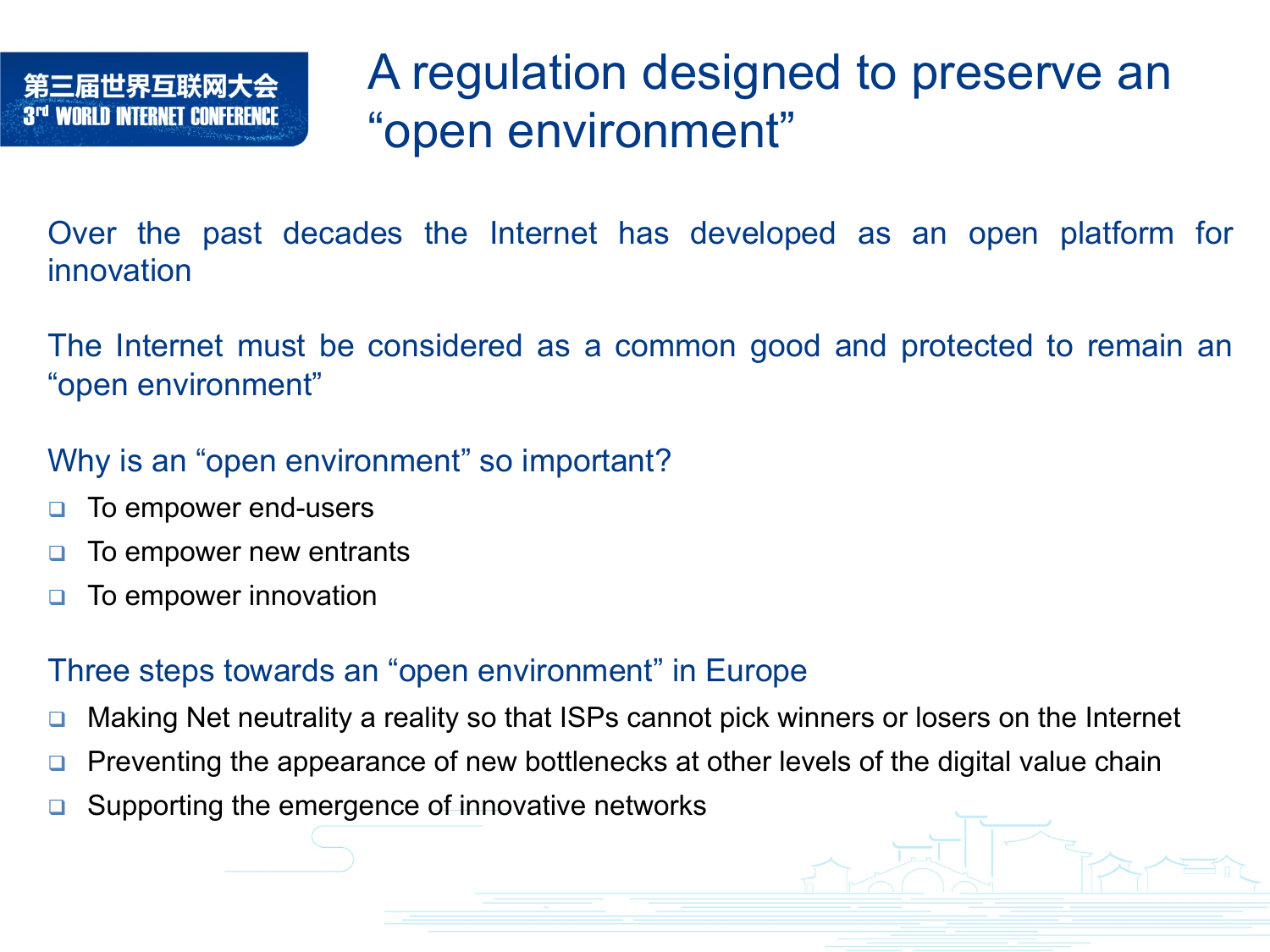# 第三届世界互联网大会 **WORLD INTERNET CONFER**

# The adoption of Net Neutrality rules in Europe

### A concept born in the USA that expanded rapidly to other regions of the world

- □ Open Internet Order, FCC, 2010 and 2015
- □ In Europe, many countries started to develop national approaches (France, UK, Nederland, Slovenia etc.)

To avoid a fragmentation of the European digital market the European Commission proposed to lay down harmonised Net Neutrality rules in 2013

### The Open Internet Regulation was adopted the 25th November 2015

 $\Box$  This legislation is the result of a compromise between the European Parliament, the European Council and the Commission

### Two legally and politically very strong principles to protect the Net Neutrality

- $\Box$  Equal and non discriminatory treatment of traffic in the provision of internet access services by ISPs
- □ End-users should have the right to access and distribute information and content, use and provide applications and services, without any discrimination or interference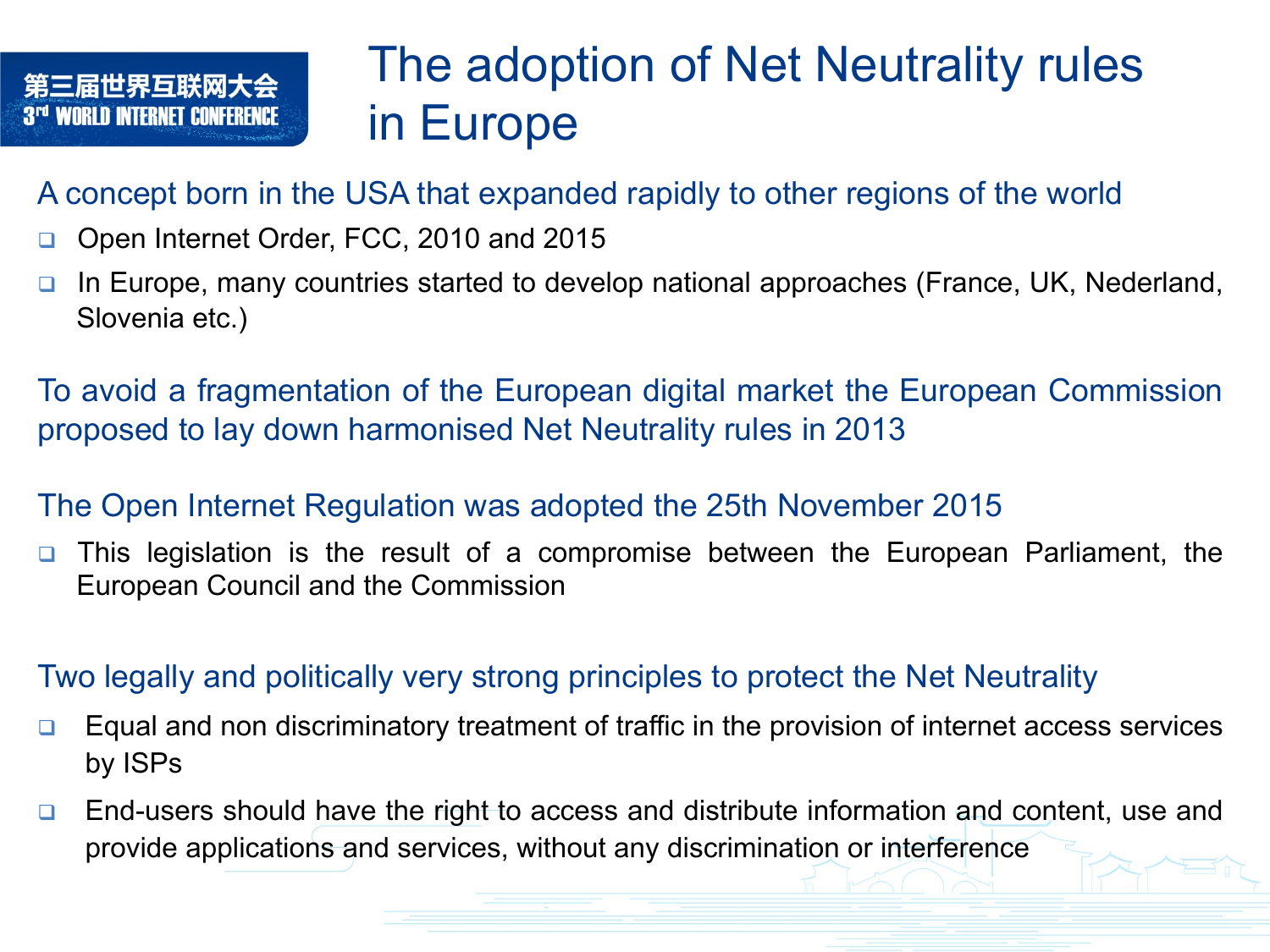# 第三届世界互联网大会 3rd WORLD INTERNET CONFERENCE

# The adoption of Net Neutrality rules in Europe

### **Exceptions**

- $\Box$  Use of reasonable day to day traffic management, to optimize overall transmission quality
	- based on objectively different technical quality requirements and not on commercial considerations and must be transparent, non-discriminatory and proportionate
- No blocking or slowing down of specific content, applications or services except in three limited and clearly defined circumstances
- □ Optimised services (such as VoIP, IPTV or telemedicine) are allowed
	- ü Must be optimised for specific content, applications or services
	- The optimisation must be objectively necessary to meet service requirements for specific levels of quality
	- $\checkmark$  They can only be provided if there is sufficient network capacity to provide them in addition to any internet access service without impeding the general quality of internet access services
	- They cannot be a substitute to internet access services

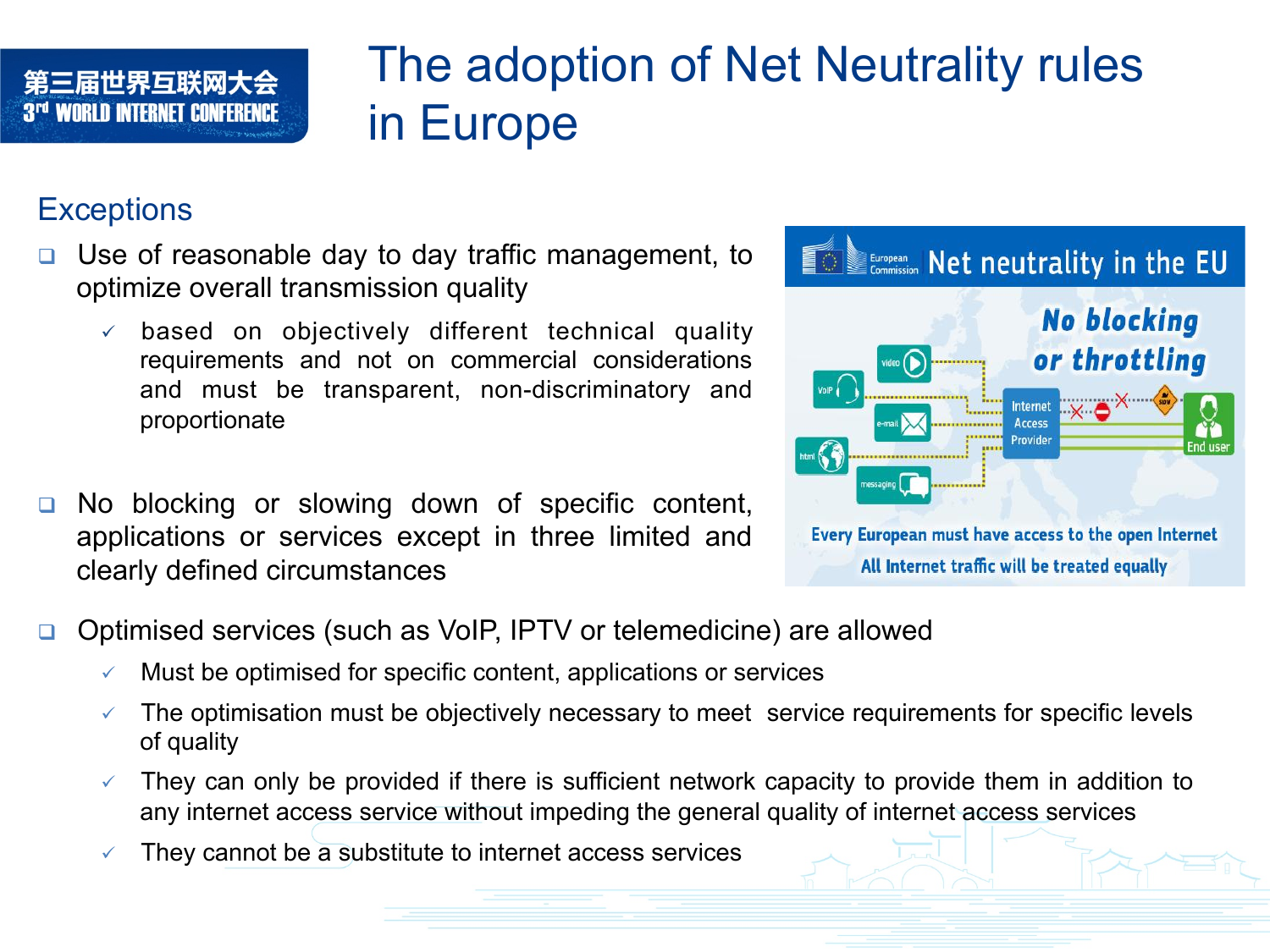# National regulators transforming into "Net Neutrality watchdogs"

National regulators shall monitor and enforce compliance with the Net Neutrality rules

- Monitor traffic management practices
- Assess commercial practices such as zero rating, bundling, sponsored data etc.
- Ensure that the quality of the open internet access services reflects advances in technology
- Ensure that the quality of the open internet access service is not degraded by the provision of optimised services
- Set minimum quality of service requirements on internet access providers

#### The role of BEREC to ensure an harmonised implementation across Europe

- □ Last summer BEREC (body of European regulators) issued guidelines providing guidance for national regulators to take into account when implementing the Net Neutrality rules and assessing specific cases
- q BEREC received almost 500 000 contributions during its public consultation from the civil society, public institutions, independent experts, ISPs, content and application providers etc.
- BEREC, a platform to monitor the implementation at national level, share best practices and develop supervision tools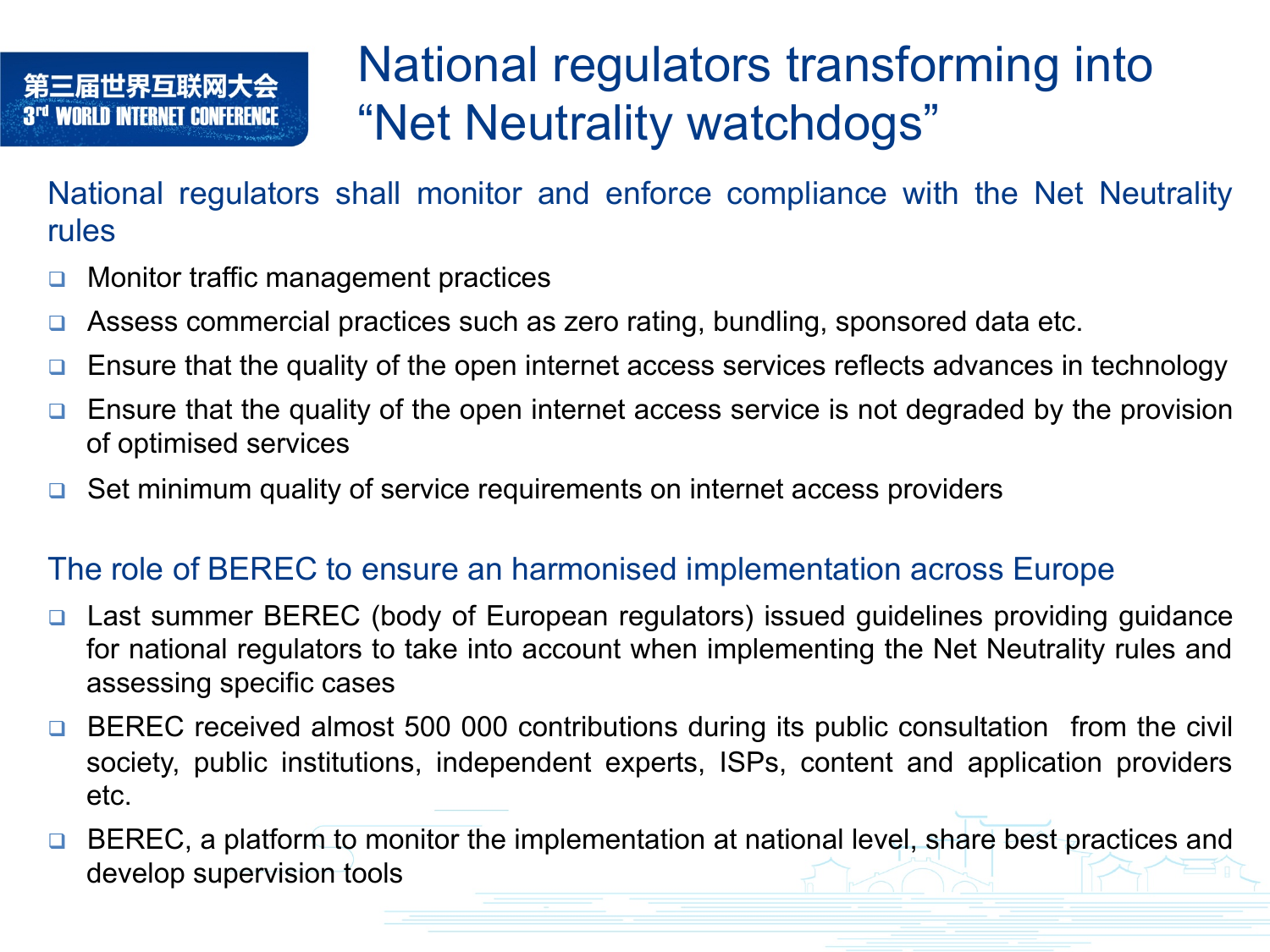## 第三届世界互联网大会 WORI DENTERNET EN

# Preventing the appearance of new bottlenecks

Europe secured the openness of the Internet environment at the network level, but the risk is now that bottlenecks appear at other levels of the digital value chain

- The European institutions should analyse the impact of other markets on the openness of the Internet environment
- Online Platforms are the new gatekeepers in the digital era
- Devices are also key components of the digital value chain and manufacturers have the ability and may have the incentive to facilitate or restrict access to certain digital contents and services



Any regulation should at least be at the European level insofar as Online Platforms and device manufacturers are global players